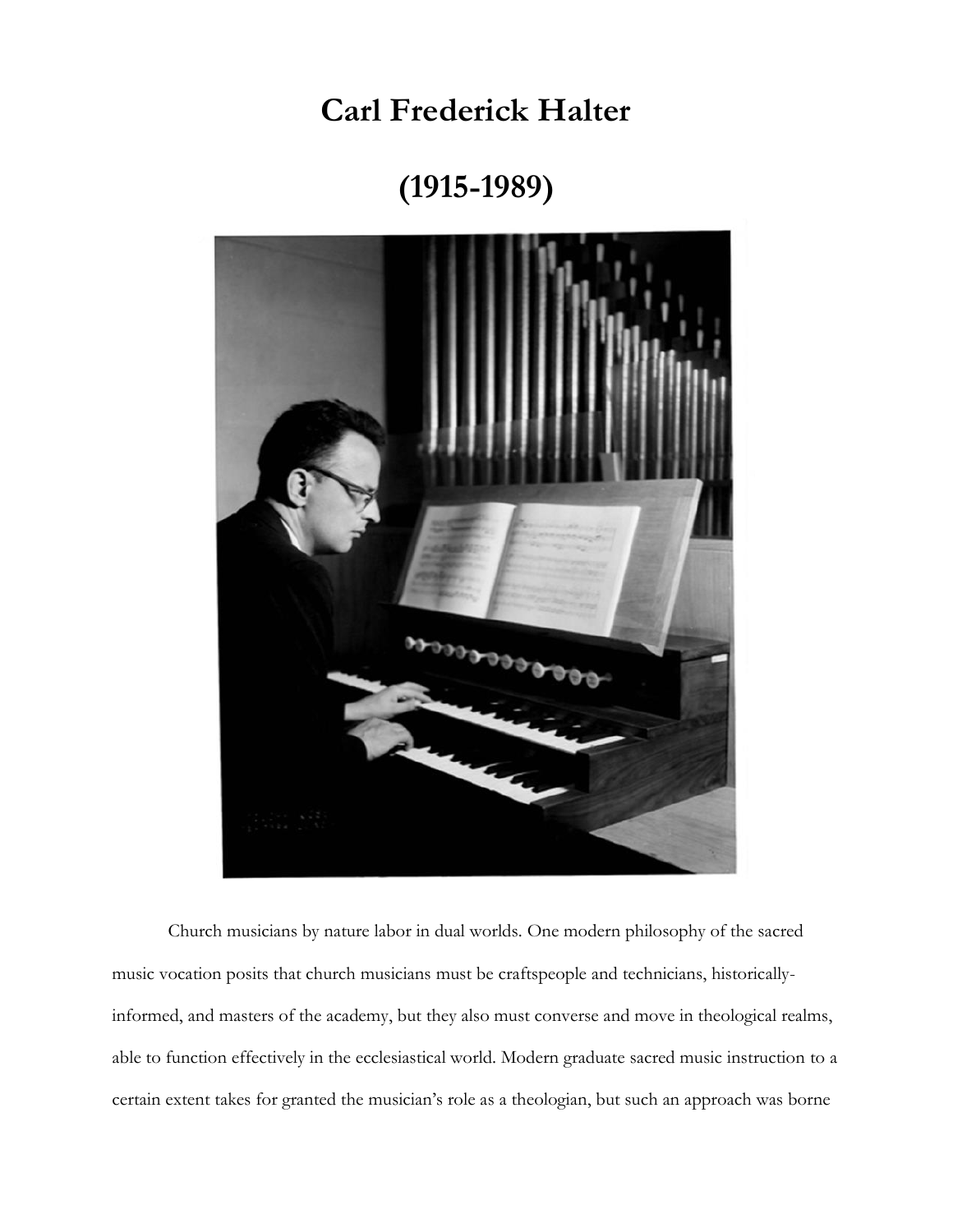out of many years of discovery that a thoughtfully-constructed, systematic theology was integral to the application of the church musician's more practical skills. Carl Halter's career demonstrates a complex and continual interplay between a vocation as a trained musician and skills as a university administrator he acquired later in life, all while nurturing theological thought in those he influenced.

Born on Sunday, 15 October, 1915, in Cleveland, Ohio, to Carl and Clara (Nehrenz) Halter, Carl Frederick Halter early "felt that his greatest calling was to make music in praise to God."<sup>1</sup> A graduate of Concordia Teacher's College with both a high school diploma followed by equivalent of an associate's degree in 1936, he consented to remain on the campus for an additional year as an instructor of music.<sup>2</sup> From 1937 until 1942 he served as music director and as a teacher at Trinity Lutheran Church in Houston, Texas, while simulatenously pursuing his undergraduate studies at Baldwin-Wallace College in Berea, Ohio,<sup>3</sup> where he was a student of Albert Riemenschneider, himself a student of Guilmant and Widor, and from where Halter graduated with a bachelor of music in 1941.<sup>4</sup> In 1942, he was called to Grace Lutheran Church in River Forest, the campus church of Concordia Teacher's College, as principal, music teacher, and minister of music. Graduating from Northwestern University in 1945 with a masters degree in music, studying composition, he married Miriam Luecke in 1946.

Grace Lutheran Church and School in River Forest represented a significant ecclesiastical appointment at the time. Pastored since 1922 by Rev. Otto Geiseman, president of Walther Memorial Hospital, occasional Lutheran Hour speaker, a director of the LCMS, and a writer who contributed to the *American Lutheran* and *This Day* magazines,<sup>5</sup> "... Grace School served as the lab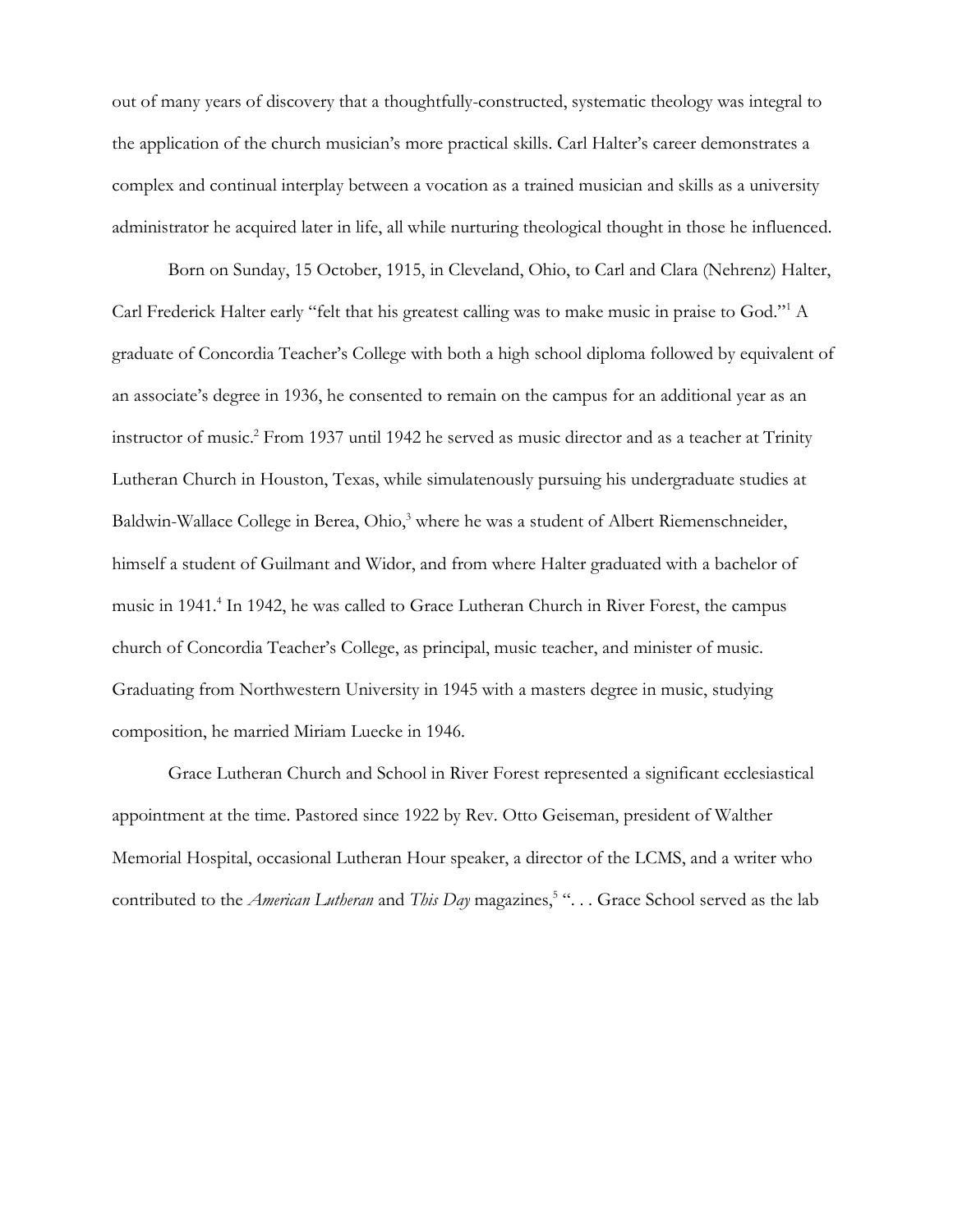

*Carl Halter during his college years.*

school for Concordia's teacher education program, and many faculty members and their families were members at Grace."<sup>6</sup> Although the church's music ministries benefitted from the talents of college faculty and students, and its E.M. Skinner organ, Opus 833, had led the congregational singing since  $1930$ , its liturgy, while from the hymnal, was generically Protestant, with infrequent communion and a congregation with a limited palate for musical development.<sup>8</sup> During his tenure, Halter endeavored to expand the choir's role and repertoire in the liturgy. To that end, in 1945 he instituted the annual "Day of Spiritual Music," a Sunday which encompassed more choir music than usual in the Sunday services, with a choral and instrumental concert in the afternoon, followed often by perhaps an organ recital and evening choral program, all designed to present unfamiliar music winsomely to the congregation. The headline notice in the *Chicago Tribune* of the 1945 event sums up precisely how anachronistically the community viewed the proceedings: "Play Archaic Church Music Today in Suburb: River Forest Lutherans to Hear Old Works."<sup>9</sup> In this case, plainsong and

some Latin anthems constituted the afternoon program, while organist Paul Bouman, then still at St Paul's in Melrose Park, played two Bach chorale preludes and the Concerto in G Major. Carl Halter led the senior choir in singing Bach's Easter cantata, "Christ Lag in Todesbanden," that evening. Although Bach chorales had been a staple of the choir's repertory for many years, these events marked the first time that entire cantatas, with their complex polyphonic movements, would have been learned by the choir and performed for the congregation, albeit outside the context of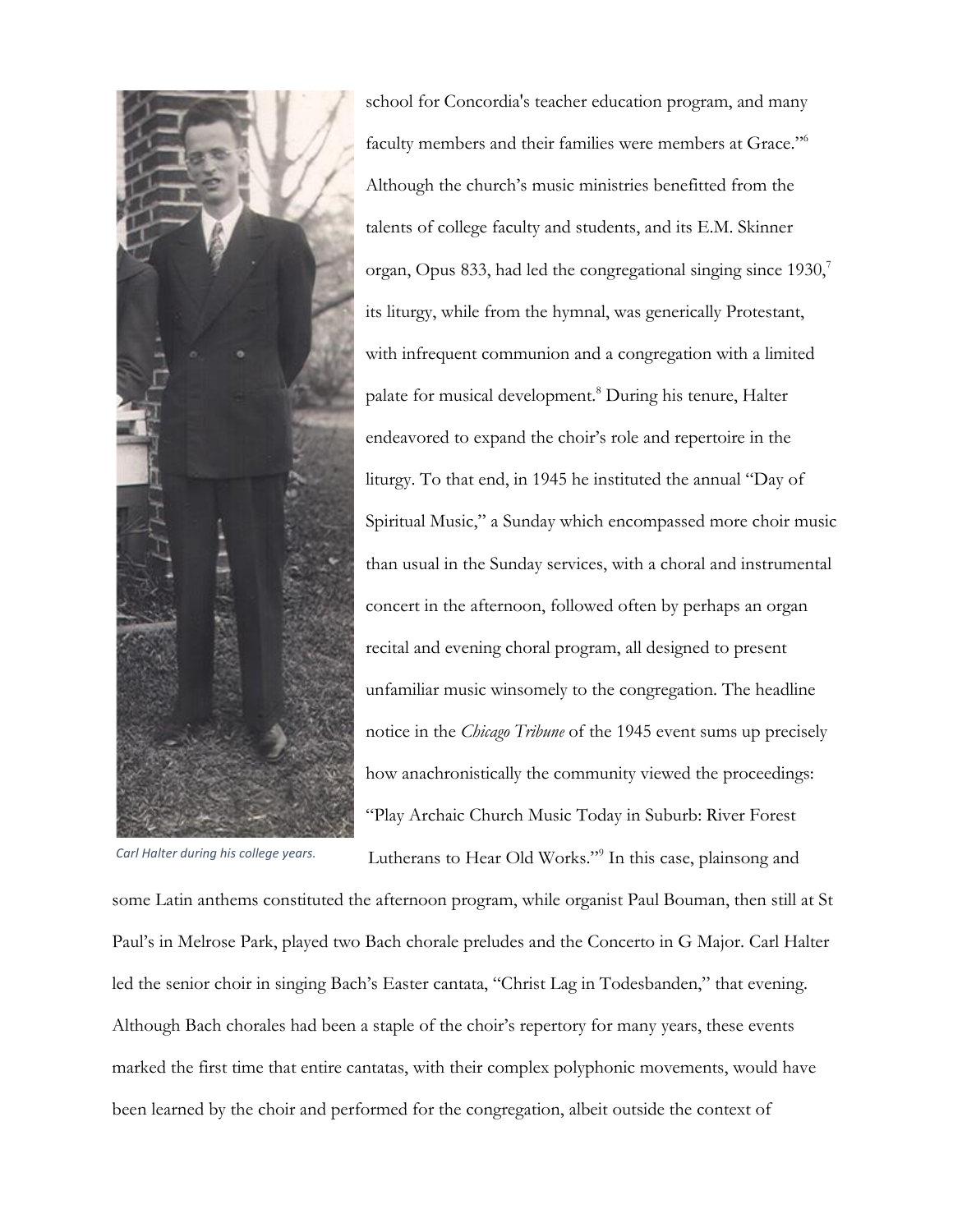worship.<sup>10</sup> Nonetheless, Halter thoughtfully entitled these days of "spiritual" music so as to make a conspicuous connection between the sacred and potentially liturgical nature of the music. From these events would develop Grace's longstanding Bach cantata series, and thus was Halter and Grace at the forefront of a liturgical renewal.

In 1948, he had accepted a call to the Concordia Teachers' College music faculty, although he would continue his work and association with Grace for a number of years. His work at Concordia Teachers College began as a professor of music, teaching applied music, including organ lessons.<sup>11</sup> The LCMS teachers' colleges required that all students study music, particularly organ, assuming that the role of a church musician was integral to the teaching office to which they would officially be called. The Chicago and Seward colleges were at the forefront of this model, but the Chicago college was particularly unique with its intentional emphasis on music:

There are more organs for teaching and practice purposes at Concordia Teachers college, River Forest. . . than at any other school in the nation. Yet this institution of 635 students has no music school.

All its students are required to take music courses; 175 of them currently studying organ, and a tenth of the student body is minoring in music. Yet, a music major is impossible since all Concordia students must major in education.

This close relationship between music and religion is a tradition stemming from

Martin Luther himself, Carl F. Halter, music department chairman, explained.<sup>12</sup> The journalist continues by describing some of the twelve practice organs and the four larger teaching instruments, for which Paul Bunjes had consulted, and which ". . . are of modern classic in tonal design. This means, Halter added, that all are modern re-interpretations of the organ in its greatest period, the 18<sup>th</sup> century."<sup>13</sup> Halter's administrative abilities allowed him to excel in the university environment, and over the next twenty six years he would combine teaching duties with stints as music division chair, dean of students, assistant to the president, and twice as interim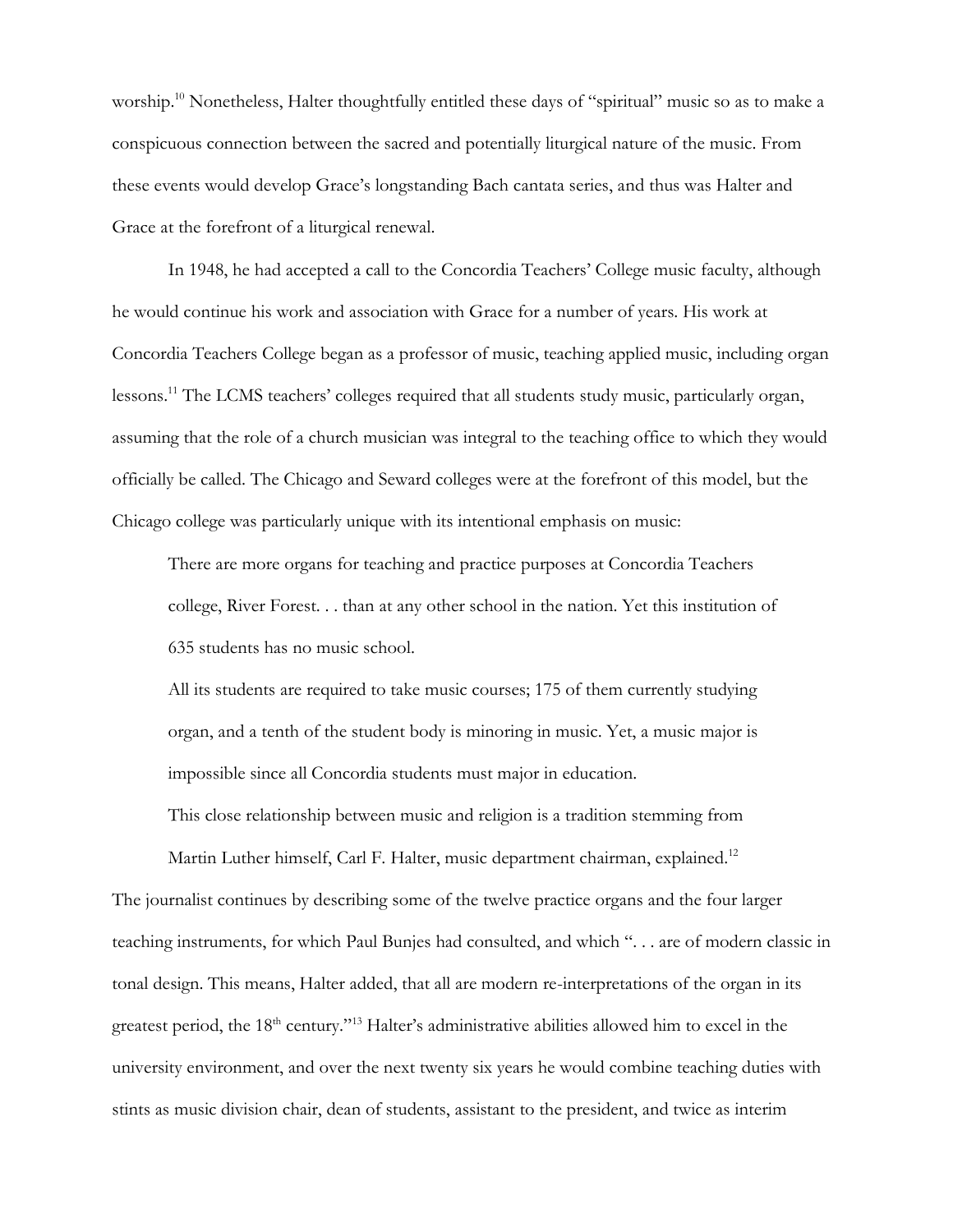president. After Paul Bouman was called to Grace, Halter was appointed to St. Philip Lutheran Church in Chicago.

The postwar period represented a sort of Renaissance in liturgical exploration and musical scholarship, with study in Europe now a practical possibility, the organs and church music practices of the continent now enlightening American students as to the riches of their own heritage. A number of professors midcentury cultivated musicological interests consistent with their Lutheran heritage: Carl Waldschmidt's dissertation dealt with Georg Böhm, Evangeline Rimbach's with Johann Kuhnau, and Paul Bunjes' explored the Praetorius organ.<sup>14</sup> According to Carl Schalk, who studied with Halter beginning in 1943, "It was an exciting time to be a student."<sup>15</sup> Part of the excitement might have been that the professors, they themselves highly acquisitive for professional knowledge and skills, were only slightly more advanced in knowledge than their students. Carl Halter taught worship classes at the college, but these were largely practical, focused more on service playing and liturgical mechanics. His first book, *The Practice of Sacred Music* (1955), put forth some of this practical knowledge needed by the average, neophyte church musician, which all students were expected to become.<sup>16</sup> Similarly, in his booklet "The Christian Choir Member" of 1961, Halter suggests organizational and spiritual practices required when singing in a chorus.<sup>17</sup> Halter's thoughtfulness as a teacher was evident to Carl Schalk during his own organ study:

I had been drilled into playing baroque music with a metronomic tempo retained, and the danger was that one would play like an automaton. Halter said you could bend and stretch with the music, using ritardani and allargani. This was a whole new world for me. Halter was no romantic, but he was musical.<sup>18</sup>

Halter's thought on organ design evidenced a fondness for neo-baroque ideals, informed by that post-war musical renaissance of which he was an early harbinger, noting that "After decades of striving for orchestral magnificence, churches are permitting the organ to be its noble self." He claims this dates from the 1930s—identified in modern terms as the *Orgelbewgung*—in which ". . . a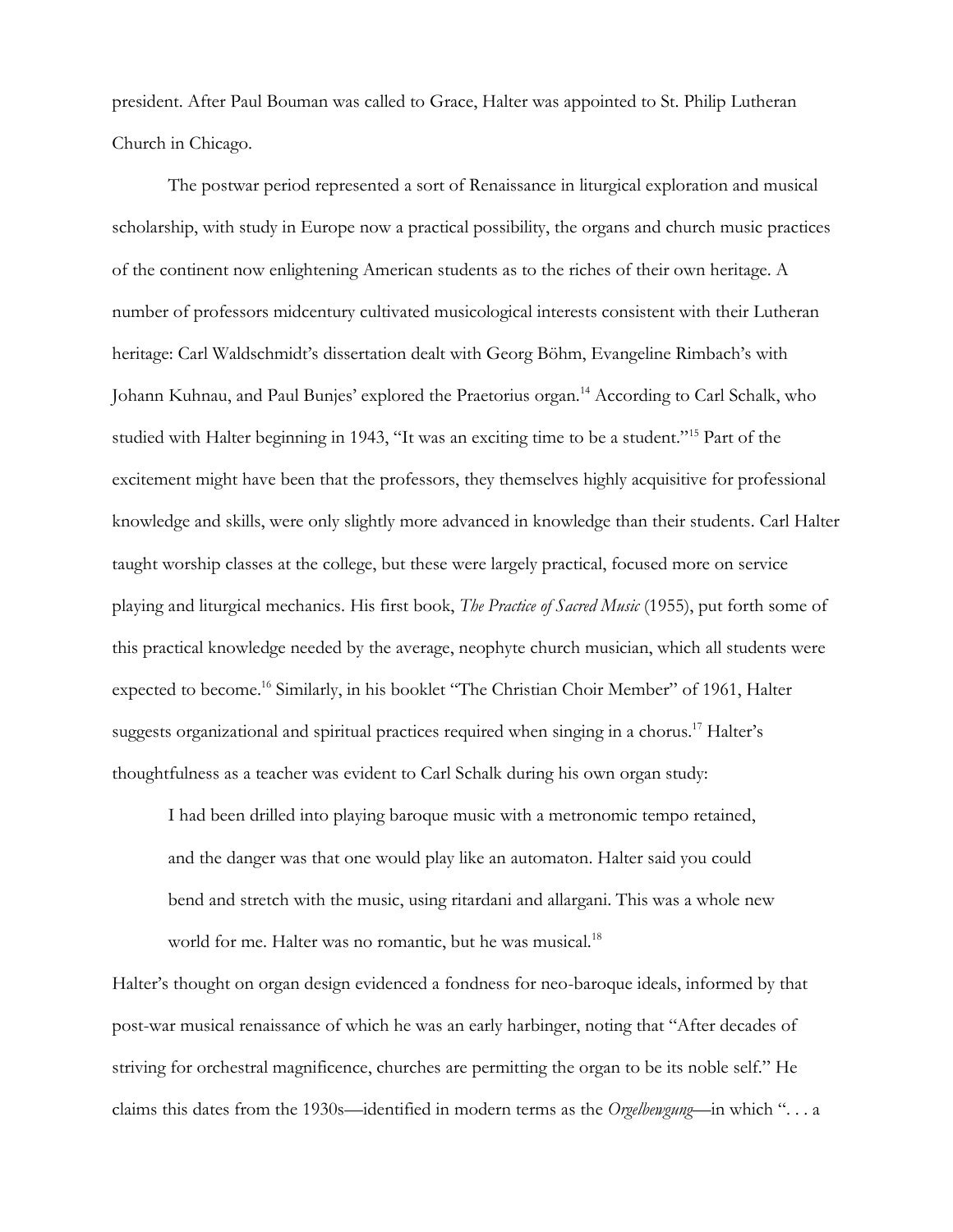few of our organ buffs went to Europe and studied the great classic organs of Germany, France, Holland, and Sweden. . . Slowly and against massive opposition, the classic ideas gained ground." <sup>19</sup> Halter's ideas would influence generations of students; even those who did not study with him directly would experience his service playing during his years at Grace. By all accounts, his playing was solid, thoughtful, always sensitive to the text, liturgically-appropriate, and never selfaggrandizing.

Yet, Halter was increasingly concerned that sacred music be approached (and taught) from a theological, rather than merely practical, point of view. His 1963 book, *God and Man in Music,* trod new ground for a church musician, as it was a collection of philosophical and theological essays on church music.<sup>20</sup> Carl Schalk contends this volume represents the first instance in the LCMS of a church musician publishing theological ruminations about music. Clergy had been writing historical pieces and devotionals for decades, but this was new territory into which a musician had never before sojourned. Like his textbook on parish music ministry, his thoughts may now seem antiquated to modern minds. But this book in particular strove to encourage musicians to think of and justify their vocation theologically.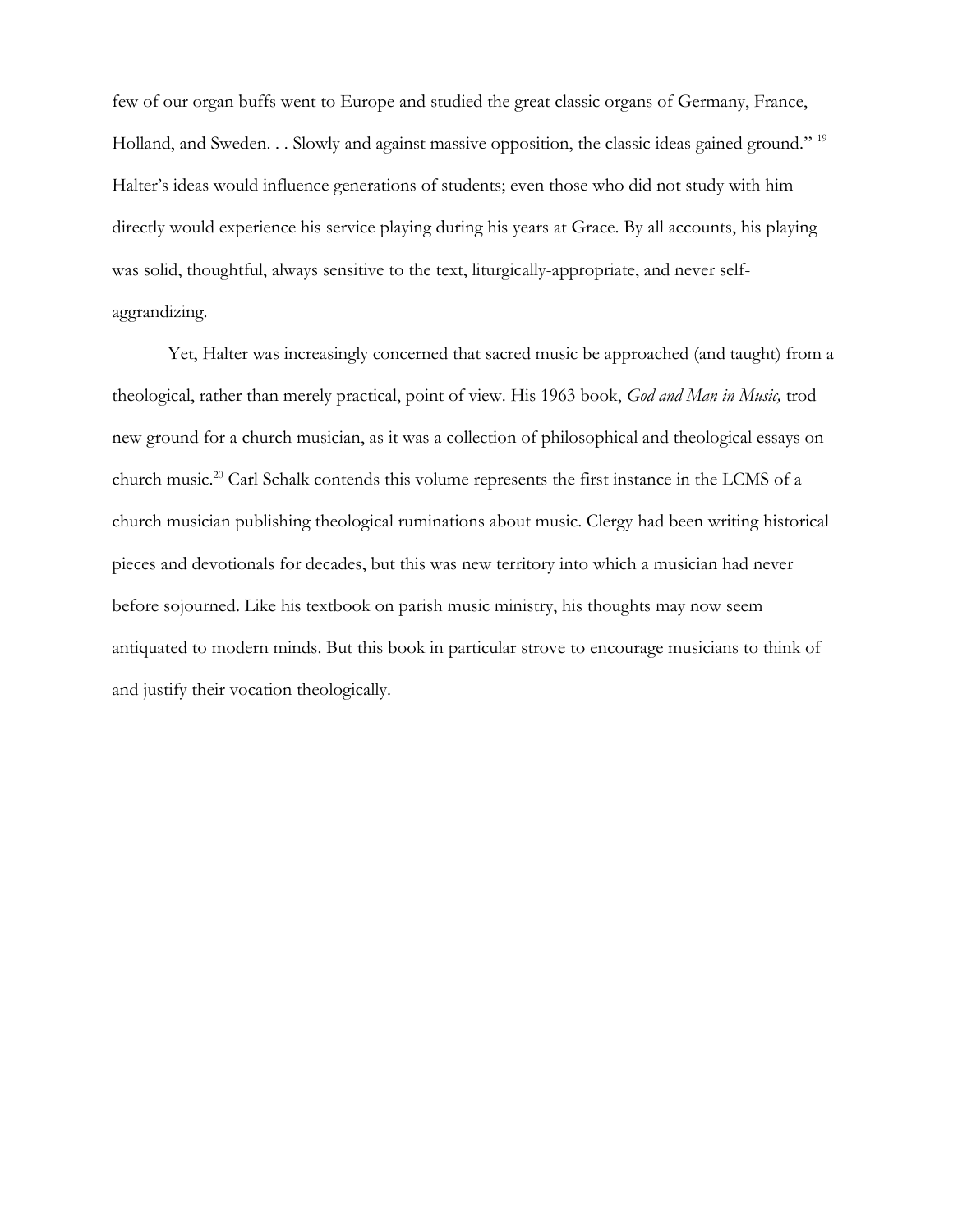

*L-R: Martin Marty, unknown, Carl Halter, Martin Koehneke.*

In 1964, Concordia Teachers' College in Seward, Nebraska, bestowed upon him the Doctor of Letters, *honoris causa,* in recognition of his "competency as a church musician, his professional skill as a writer, and his academic achievement in the administrative field."<sup>21</sup> From 1965-1968 he served on the LCMS Commission on Theology and Church Relations, served as acting president of Concordia River Forest from 1965-1966, continuing as executive vice president until 1968.<sup>22</sup> In 1969, he took his family to Hong Kong "where he served as a consultant for teacher education to the Lutheran churches there," also administering programs of education at the seminary in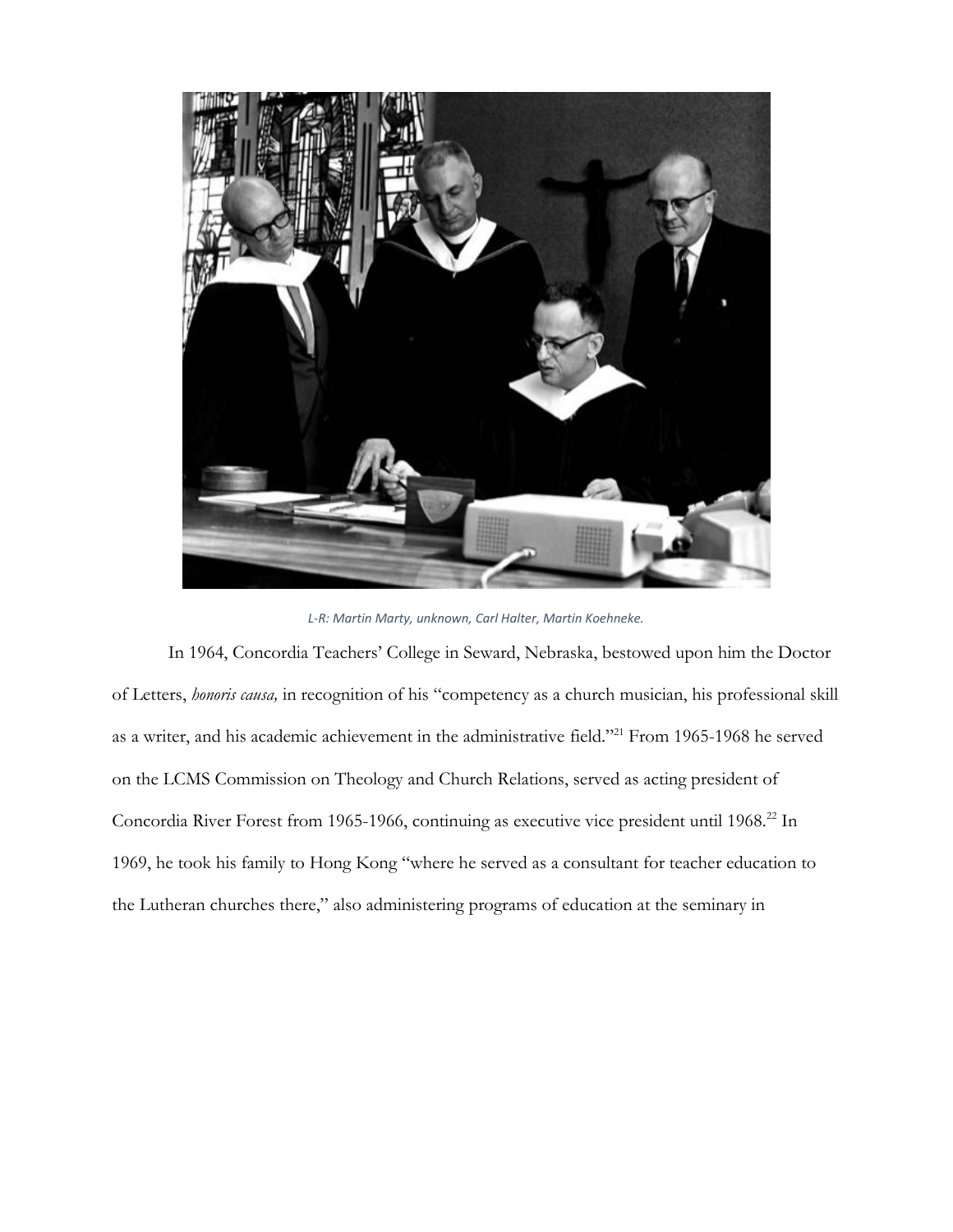

*While interim president of CTC in 1972.*

Kowloon, and where he founded and directed the Bach Choir of Hong Kong. <sup>23</sup> In 1971, he returned to Chicago where he assumed the positions of Director for Public Relations and head of the Center for Continuing Education at Concordia Teachers College, which in 1972 appointed him as acting president upon the departure of Martin Koehneke. The school's chairman of the board praised him: "The Board is fortunate that it can draw on Dr. Halter's experience at a time like this."<sup>24</sup> At the same time he was

hired as organist by Good Shepherd Lutheran Church in Des Plaines, Illinois.<sup>25</sup>

Halter's next appointment took him even further afield from sacred music when, in July, 1974, he was hired as Director of Continuing Education, with the rank of professor, at Valparaiso University in Indiana, where he would coordinate evening and summer sessions, as well as direct conferences. During these years he not only remained strongly connect to church music through his part-time service as organist at Trinity Lutheran Church in Valparaiso, but demonstrated a robust work ethic with his editing, along with Carl Schalk, the *Handbook of Church Music,* a compilation of essays collected from a variety of scholars, intended for "organists and choir directors, pastors and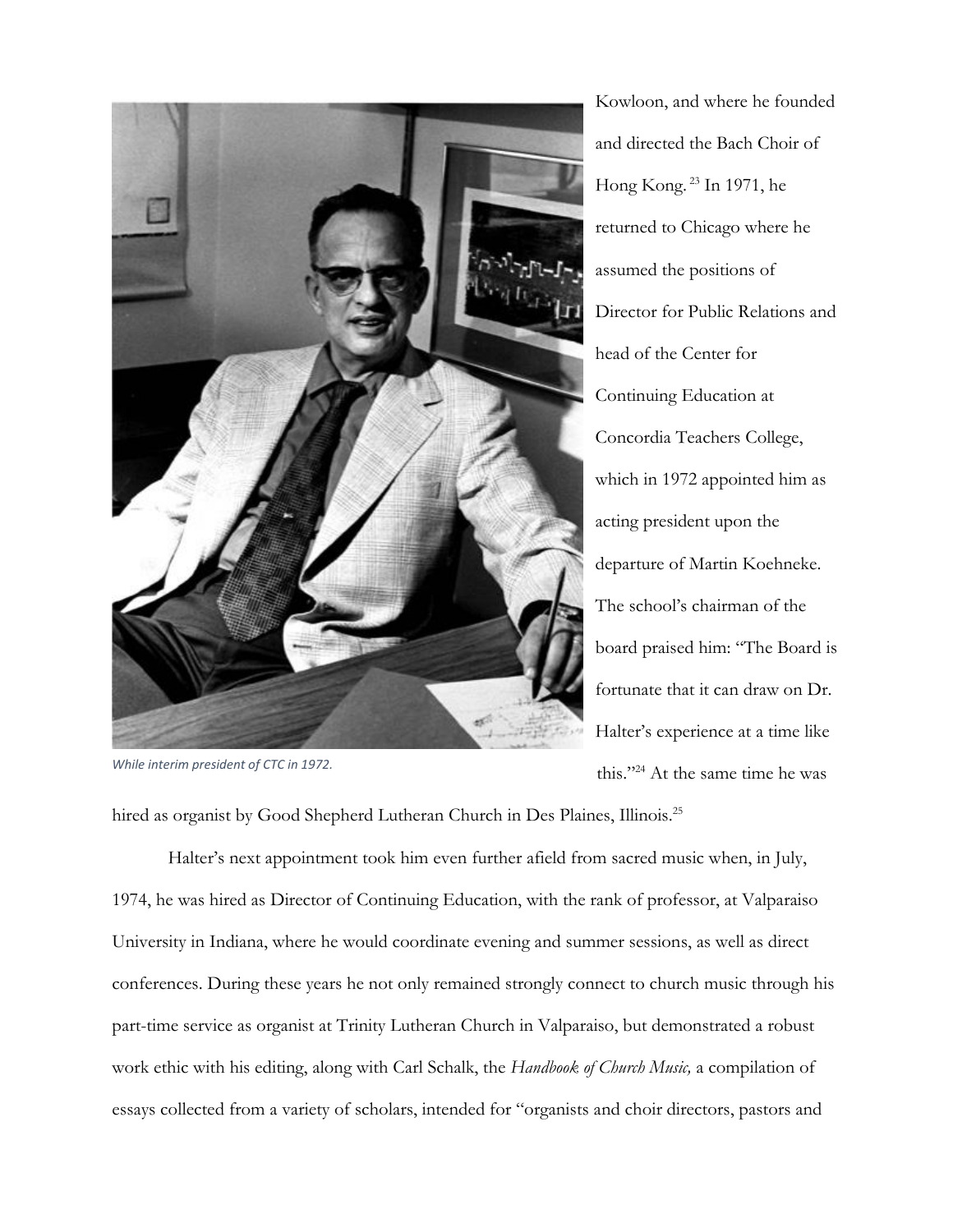church music committees, members of congregations with a particular interest in worship and church music, all who are interested in growing in their understanding of what church music is about."<sup>26</sup> This was not Halter's and Schalk's first collaboration, as they had launched a journal, *Church Music,* in 1966, "for church musicians, organists, choir directors, pastors and layment interested in current issues related to music in the life and worship of the church," with Schalk as editor and an editorial advisory board comprised of church musicians from Concordia and Valparaiso.<sup>27</sup> By this time, of course, the liturgical movement had matured, *Lutheran Book of Worship*  was launching, and its related offshoot hymnal, *Lutheran Worship,* was in preparatory stages, both of which evidences strides in liturgical scholarship of which prior hymnals had been devoid. Some of this can certainly be attributed to Halter's years of influence.

Halter's increasing involvement in university administration must have only exacerbated his yearning to return to church music, heightened by the dedication of the Hendrickson mechanical action organ he designed for Trinity in April of 1979,<sup>28</sup> and by June of that year he had announced his resignation from the university in order to work full time at Trinity, saying "I like music best. A new organ was dedicated in April that has enlarged and enriched the musical life of the congreation. They figured this <sup>29</sup>required a full time person."<sup>30</sup> He retired from full-time music ministry in August, 1981.<sup>31</sup> Carl Halter died on Reformation Day, 1989.<sup>32</sup>

Although he had studied composition, he composed relatively little, which he regretted.<sup>33</sup> Some of his more popular choral anthems included "Now Let the Heavens Be Joyful," "In the Dark of the Night," "O Holy Child," "When Jesus Christ, Our Lord and King," and "A Virgin Most Pure," along with a collection of a few organ preludes. His most enduring influence in sacred music was likely his teaching and his copious writing encouraging church musicians to approach their craft not simply mechanically, but theologically. As a wordsmith, "He knew how to write gracefully," according to his student and collaborator, Carl Schalk.<sup>34</sup> Halter's career as a musician, theologian, and university administrator aligned with the burgeoning liturgical revitalization, and his multifaceted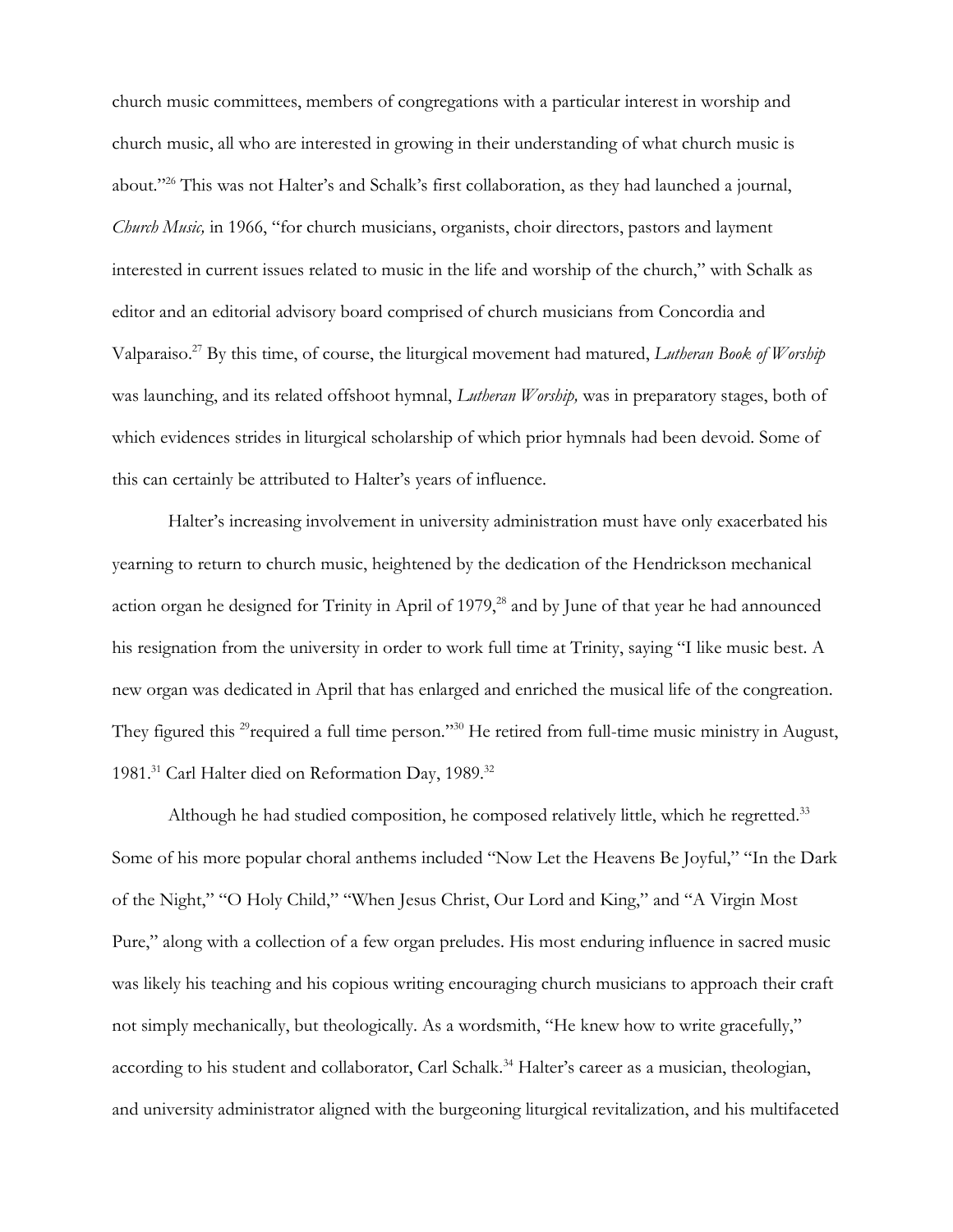positions in the service of the Church allowed him to promulgate these new thoughts to reach and affect a new generation.

--Benjamin Kolodziej



<sup>&</sup>lt;sup>1</sup> Funeral Bulletin, 3 November, 1989, Trinity Lutheran Church, Valparaiso, Indiana, courtesy of Pastor Tim Leitzke. <sup>2</sup> His roommate during this year of teaching was Paul Bouman, his colleague and eventual successor as Director of Music at Grace Lutheran Church in River Forest.

<sup>3</sup> Robert Cecil Cook, *Who's Who in American Education: A Biographical Dictionary of Eminent Living Educators of the United States*, Volume 23, Part 1 (New York: Who's Who in American Education), 338.

<sup>&</sup>lt;sup>4</sup> Interview with Carl Schalk, 24 February, 2020. Schalk also indicated that Halter, unsurprisingly, always utilized the Riemenschneider *Orgelbüchlein* with his own students.

<sup>5</sup> "Rev. Geiseman Dies; Lutheran Church Leader," *Chicago Tribune* (Chicago, Illinois), 8 Nov 1962, 106.

<sup>&</sup>lt;sup>6</sup> "History," [http://graceriverforest.org/welcome/history-of-grace/,](http://graceriverforest.org/welcome/history-of-grace/) accessed 21 February, 2020. <sup>7</sup> See the Organ Historical Society Pipe Organ Database,

[http://aeolianskinner.organhistoricalsociety.net/Specs/Op00833.html,](http://aeolianskinner.organhistoricalsociety.net/Specs/Op00833.html) accessed 18 February, 2020.

<sup>&</sup>lt;sup>8</sup> Phone interview with Carl Schalk, 24 February, 2020. That Grace was liturgically generically Protestant is no particular indictment—most LCMS churches of the time simply followed the hymnal, administered communion infrequently, and focused on the sermon as the high point of the service.